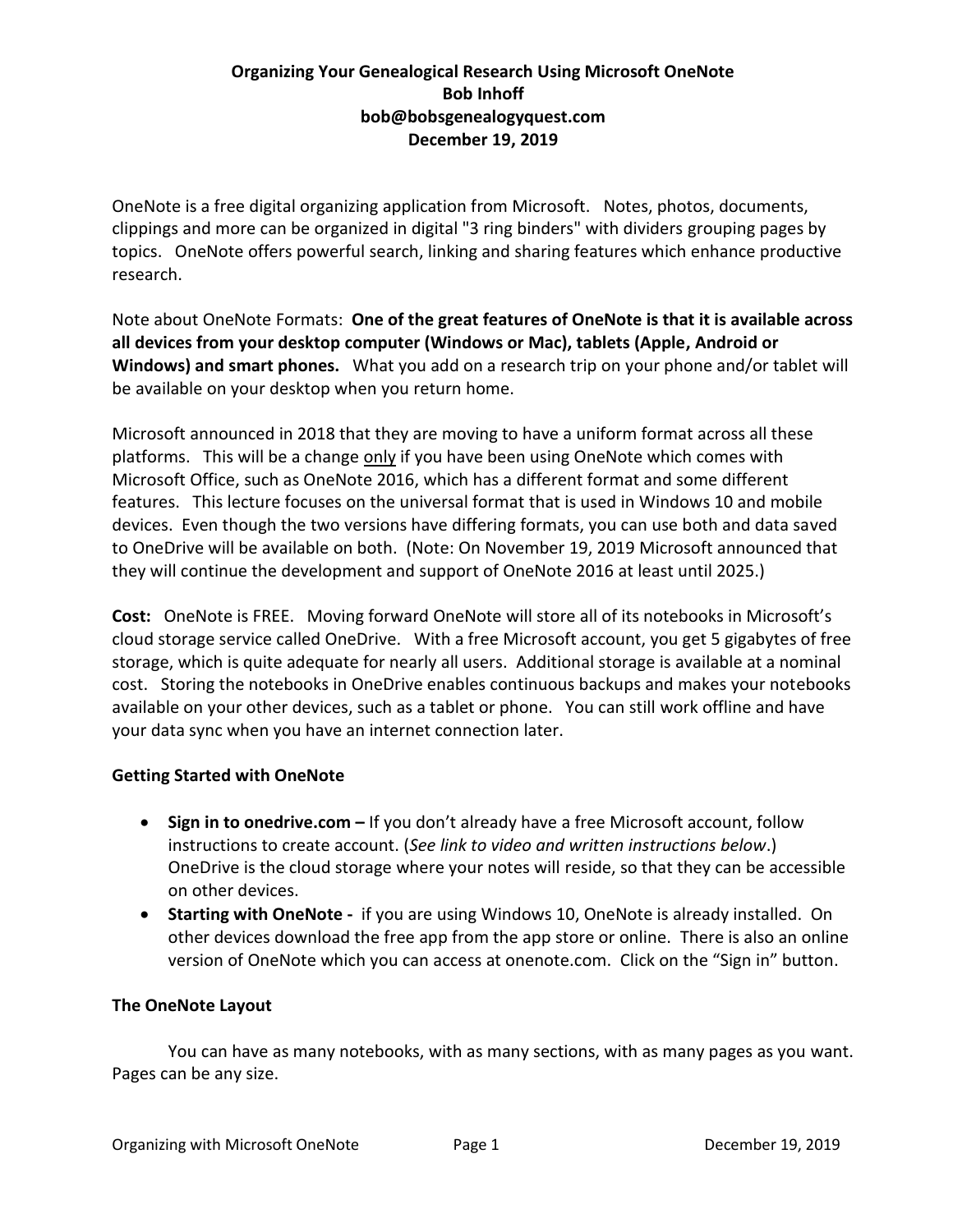

# **Adding Information to a Page**

- 1. Type text anywhere on page. You can format, resize or drag to anywhere on page
- 2. Add Images from a file
- 3. Take a picture with your smart phone or tablet and add to page
- 4. Add a clipping from a website part or all of page\*
- 5. Add a table
- 6. Add a document saved on your computer by link or by full document
- 7. Print directly to a page in OneNote from another application\*
- 8. Forward an email directly to OneNote
- 9. Add a recording or dictate to OneNote
- 10. Embed a video link
- 11. Add interactive ToDo boxes
- 12. Draw
- 13. Add Tags, including custom tags
- 14. Copy or move pages between sections or notebooks
	- \* You can download the free **OneNote Web Clipper** and **Send to OneNote** from the App Store.

# **Manage your data with these Powerful Tools**

#### **Links**

- Add external links to webpages such as an individual's Ancestry DNA page, or a page from FamilySearch or documents on your computer or in cloud storage, such as OneDrive or Dropbox
- Add internal links to other sections, pages or even specific paragraphs of a long document. You can also create links to another OneNote Notebook or a page in the notebook.
- Create a link to a page or a section which can then be saved to an external document or genealogy software program such as Legacy or Roots Magic.

# **Searching**

• Search for a word or phrase through all notebooks, including text in photos and documents, including PDF's.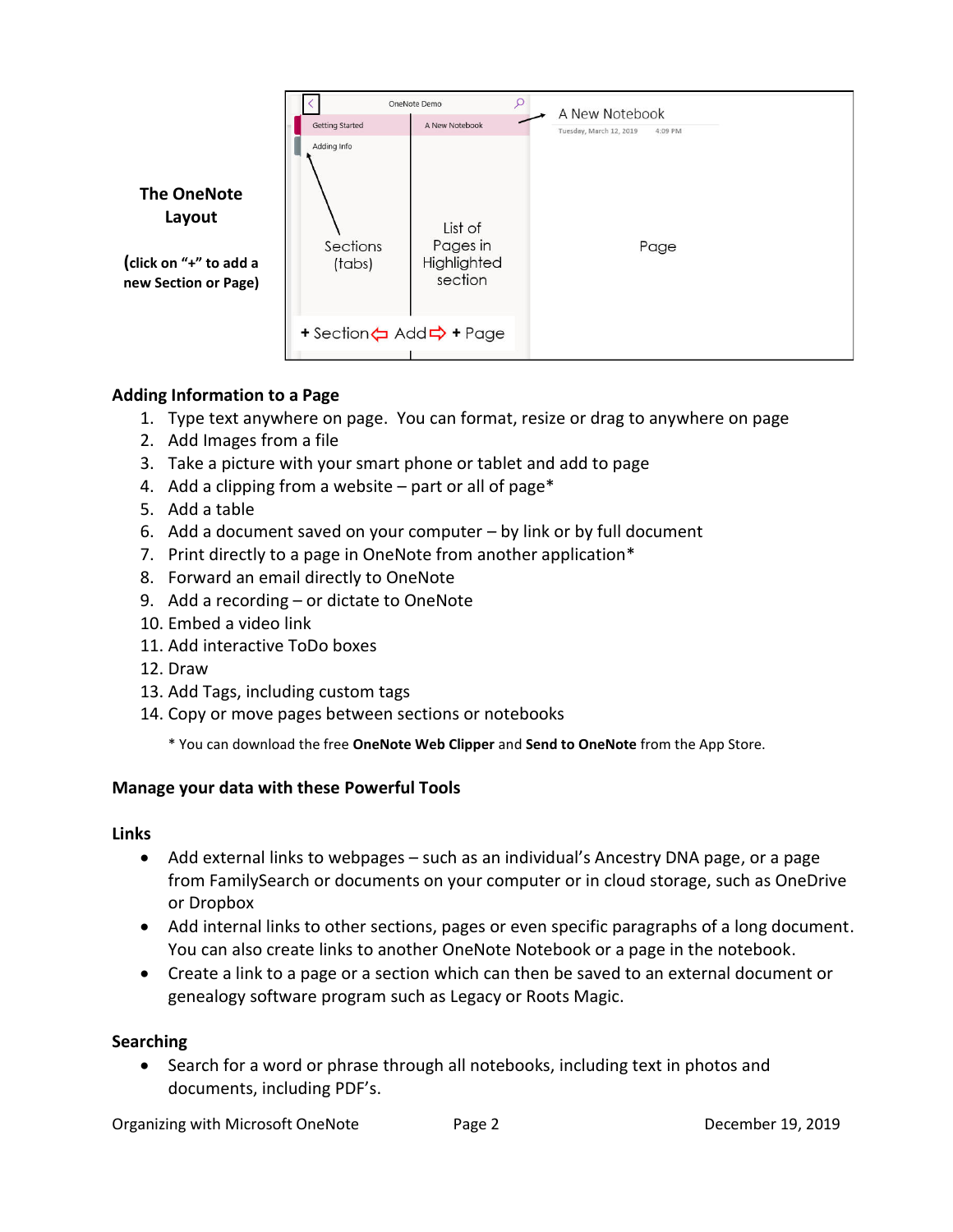#### **Printing**

• Print a page, section or an entire notebook. By printing to PDF, you can create a PDF copy of the entire notebook

## **Sharing**

• Share a notebook with friends, family, etc. You can enable them to edit or just view the notebook.

**The Elephant in the Room – comparing OneNote to Evernote –** OneNote and Evernote are both popular note-taking applications. Both offer free options. However, Evernote now requires a paid subscription (\$7.99 per month) for features such as forwarding emails to Evernote and searching text in PDF's and Office documents. The free version of Evernote limits the user to two devices. These features are available without charge in OneNote. OneNote does charge for extra storage. The first 5 gigabytes (gb) of storage on OneDrive is free. (This is probably enough storage for most people's use of OneNote.) You can increase to 100 gb for \$2/month. For \$6.99/month you can get an Office 365 subscription, which gives you access to the latest version of the complete suite of Microsoft Office applications (Word, Excel, Outlook, etc.) PLUS 1 terabyte (tb) of OneDrive storage. For \$9.99/month you get the same suite for up to 6 family members, including 1 tb of OneDrive storage for each family member. (Dropbox recently increased its fee to \$11.99/mo for 2 tb of storage space.)

## **Suggestions for using OneNote for Genealogy**

- Archive a research project, such as an application to a lineage society
- Planning a research trip
	- $\circ$  If you are researching in a new county, make a list of research locations, including addresses, hours of operation, etc. You can include a map. This is great if you have OneNote on your phone.
	- $\circ$  Examples of locations could include the court house, library, genealogical society, cemeteries, etc.
	- o Make a list of what you are looking for at each location.
	- $\circ$  If you take pictures with your phone, you can save them in this notebook. You can edit and move them to another location later.
	- o Other relevant information from places like the county page from the FamilySearch Wiki.
	- o Notes on what you found or didn't find.
	- o Ideas for future research,
- An ongoing research project such as a brick wall. Include notes, to-do lists, etc.
- Whatever you would put in your 3-ring binder

Remember, you can quickly search through all the text, including your notes, text in photos, images from pages such as Find-a-Grave, and text of multipage documents, including PDF's.